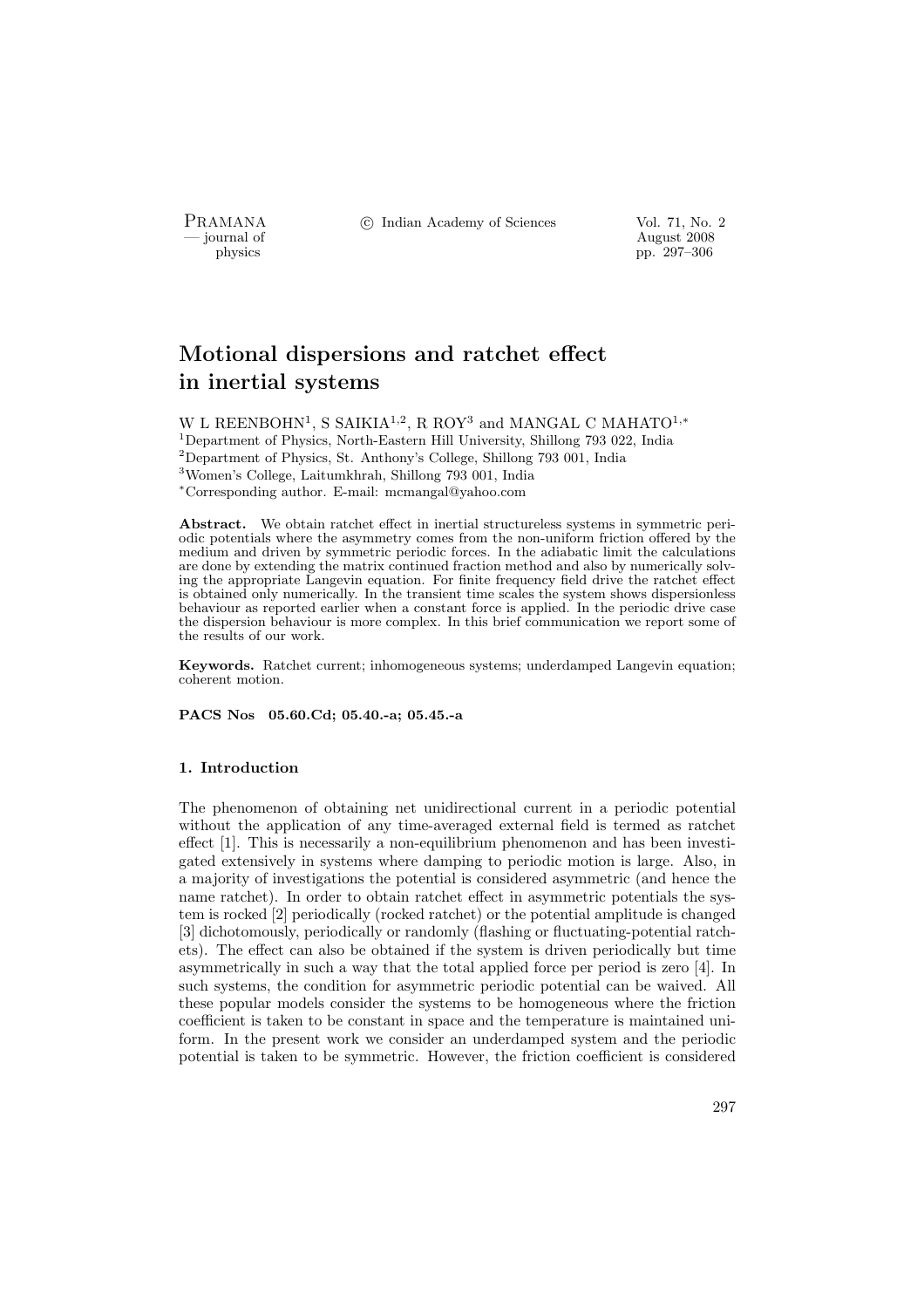

Figure 1. Plots of potential  $V(x)$  (solid line) and the friction coefficient  $\gamma(x)$  (dashed line). The portion of a period of  $V(x)$  where  $\gamma(x) < 1$  is shown hatched and the portion where  $\gamma(x) > 1$  is shown by a thick line.

to vary periodically in space similar to the potential but with a phase difference. Also, the system is driven periodically symmetrically about zero. The overdamped case of the problem has been studied earlier [5].

Since the system asymmetry is solely due to non-uniformity of friction coefficient the expected net particle current in such a system may be weak [6]. Nevertheless, the physical explanation for asymmetric particle current can be easily understood. In figure 1 the periodic potential  $V(x) = -\sin(x)$  and the friction coefficient  $\gamma(x) =$  $\gamma_0[1-\lambda\sin(x+\phi)]$  are plotted together with  $\lambda = 0.9$ , phase difference  $\phi = 0.35$  and  $\gamma_0 = 1$ . In the figure a period of the potential is shown divided into two halves, one with small friction coefficient  $(<1.0$ ) and the other with large  $(>1.0)$  friction coefficient. The effect of  $\phi$  on this division is clearly visible: The friction is more on the left of the potential peak position than on the right.

The physical explanation for the possibility of obtaining ratchet effect in this inhomogeneous system can be given in two ways. Firstly, since in the static situation the position probability distribution is independent of the profile of the friction coefficient, the distribution will be Gaussian-like and symmetric about the minima of the potential. However, the situation changes in the dynamic case. Because of the higher friction on the left of the potential peak position the particle spends more time there during its motion. Hence the effective position probability distribution is skewed with higher probability on the left than on the right of the potential peaks as though a static constant force has been applied [5] in the left (negative) direction. Thus, one would expect a negative average particle current even without the application of net external field. Secondly, since the particles tend to spend more time on the left of the peak it will absorb more thermal energy from the bath and hence effectively it will be at a higher temperature on the left side of the potential peaks. Higher effective temperature on the left leads to higher probability of thermally assisted passage from the left of the potential peak to the right giving rise to a net current in the right (or positive) direction. These two opposing effects in the non-equilibrium situation may lead to competition in deciding the direction of the ratchet current depending on the temperature. These two competing effects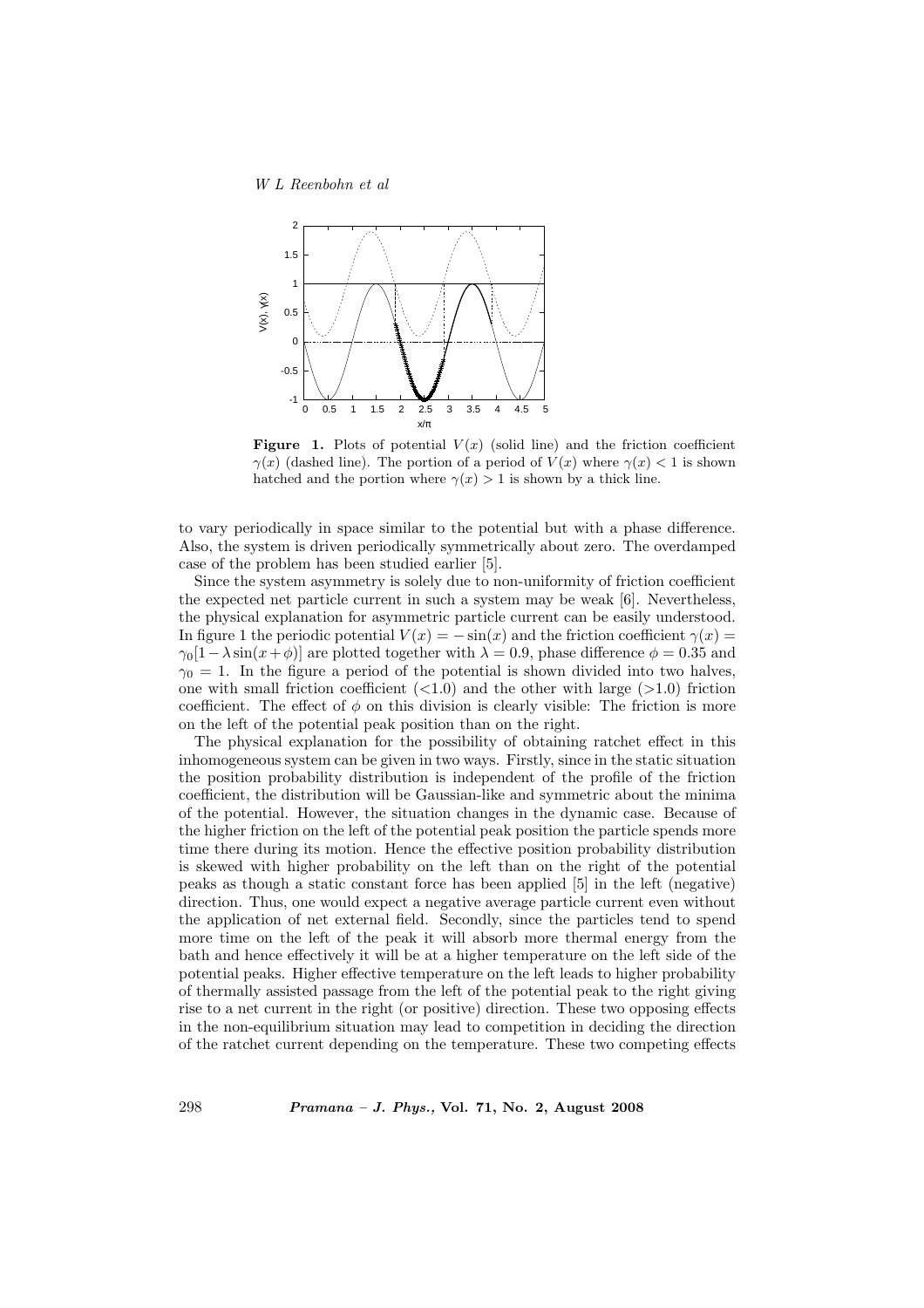#### Motional dispersions and ratchet effect in inertial systems

could even lead to ratchet current direction reversals as will be revealed by our numerical results.

The underdamped systems are difficult to study (analytically as well as numerically) but provide interesting results. If the particle is initially put at the bottom of one of the wells of the potential (not with great initial velocity) it will get out of the well due to thermal effect (Kramers-like behaviour). However, once out of the well it will roll down from the top to the bottom of the next well of the tilted periodic potential without much frictional loss of energy and hence may continue to move along for a long distance (more than one period) before it again gets trapped in a distant well. From there it will again get out due to thermal effects and the process will keep repeating. The distribution of travel distances between two consecutive haltings is itself quite interesting to study. When an ensemble of such particles is taken, they may collectively show coherence properties in the intermediate time scales, where position dispersions  $\langle (\Delta x(t))^2 \rangle = \langle x(t)^2 \rangle - \langle x(t) \rangle^2$  become constant in time for a brief period. This is how the long time steady state behaviour  $\langle (\Delta x(t))^2 \rangle \sim t$  is bridged with the very short time behaviour  $\langle (\Delta x(t))^2 \rangle \sim t^2$ . This result has been reported recently for a constant applied force [7]. In the periodically driven case, however, the system shows more complex behaviour which will be described as we proceed.

Obtaining analytical solutions of the Langevin equation for underdamped inhomogeneous (space-dependent friction) systems subjected to constant uniform force field in the steady state is in principle a straightforward extension of the matrix continued fraction method (MCFM) initially developed by Risken [8]. Our extended formalism, however, yields stable solutions only in a limited range of the applied force, especially for small friction coefficients. It turns out that the range of the applied force where MCFM yields sensible results is the one relevant to our discussion. In §2, we simply describe how to calculate the mean particle velocity in the steady state. However, it has not yet been possible to write down a similar expression for the solution of the Langevin equation when the system is subjected to a time-varying external field. We, therefore, resort to numerical methods. The efficacy of the numerical method is established by comparing the results so obtained with the MCFM result in the adiabatic case (figure 2). The numerical results along with the MCFM (adiabatic case) results are presented in §3. In §4 we discuss the salient features of our work to conclude.

### 2. The method

Consider a particle of mass m moving in a periodic potential  $V(x) = -V_0 \sin(kx)$ in a medium where the particle experiences friction with coefficient  $\gamma(x) = \gamma_0(1 \lambda \sin(kx + \phi)$ ) with  $\lambda < 1$ . The motion can be described by the following Langevin equation:

$$
m\frac{\mathrm{d}^2x}{\mathrm{d}t^2} = -\gamma(x)\frac{\mathrm{d}x}{\mathrm{d}t} - \frac{\partial V(x)}{\partial x} + F(t) + \sqrt{\gamma(x)T}\xi(t),\tag{1}
$$

where T is the temperature in energy units in terms of  $k_B$ , the Boltzmann constant, and  $F(t)$  is the externally applied field.  $\xi(t)$  is the fluctuating force term with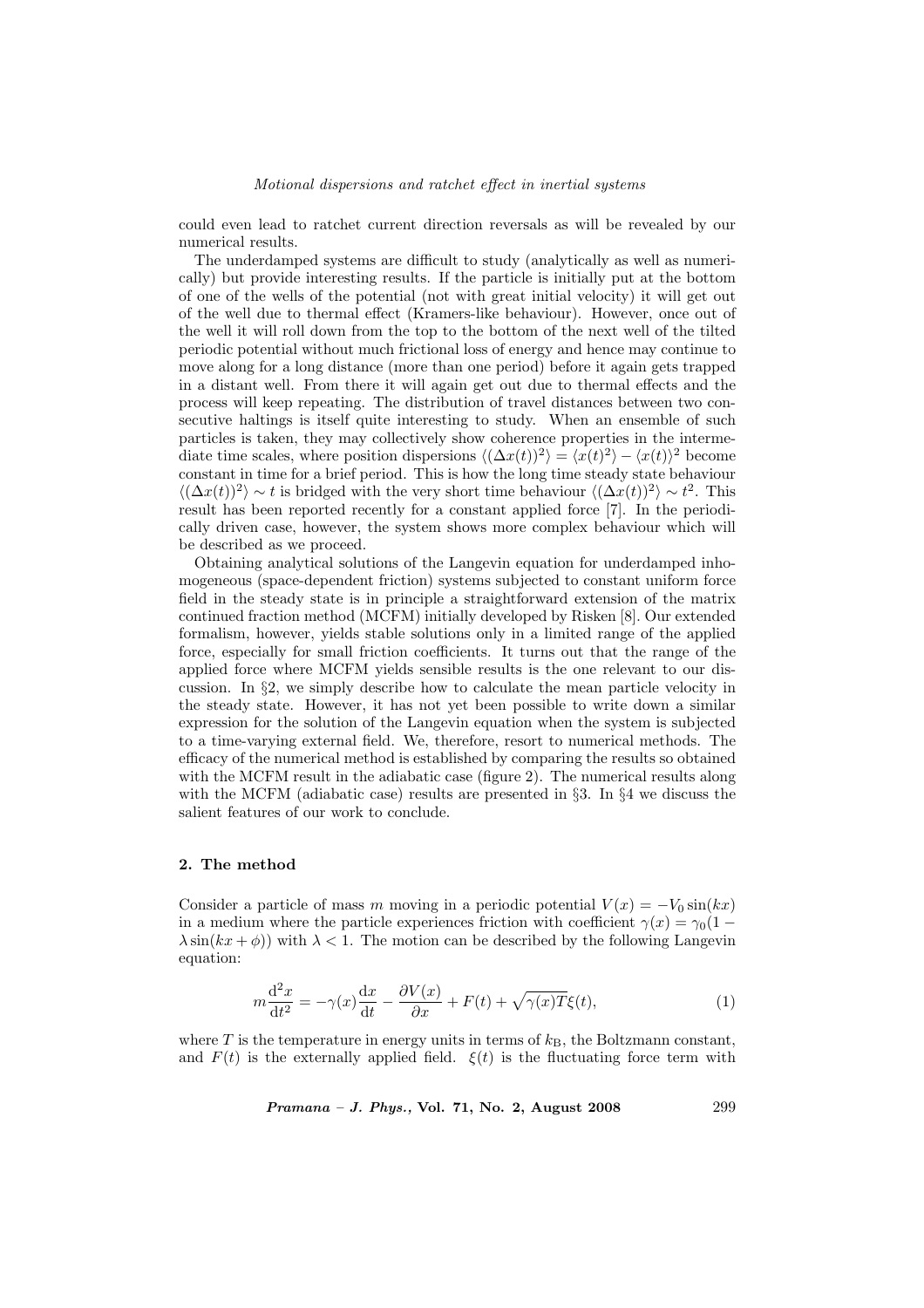

Figure 2. The ratchet current  $\langle \Delta v \rangle$  as a function of F using MCFM († joined by solid lines) and the Langevin simulation method (∗ joined by dashed lines) for  $\gamma = 0.035$ ,  $T = 0.4$ ,  $\phi = 0.35$ . The dotted line for zero current is shown just to guide the eye.

 $\langle \xi(t) \rangle = 0$ , and  $\langle \xi(t) \xi(t') \rangle = 2\delta(t - t')$ . In dimensionless units with  $m = 1, V_0 = 1$ ,  $k = 1$ , the Langevin equation reduces (reduced variables denoted by the same symbols) to

$$
\frac{\mathrm{d}^2x}{\mathrm{d}t^2} = -\gamma(x)\frac{\mathrm{d}x}{\mathrm{d}t} + \cos x + F(t) + \sqrt{\gamma(x)T}\xi(t),\tag{2}
$$

where  $\gamma(x) = \gamma_0(1 - \lambda \sin(x + \phi))$  and with similar noise statistics for the reduced  $\xi(t)$  as earlier. Our purpose is to calculate  $x(t)$  and  $v(t)$  by solving the Langevin equation. As mentioned earlier, so far no analytical solution could be found even for the average velocity of the particle when the external force  $F(t)$  is time varying. However, when  $F(t) = F_0$ , a constant, it is straightforward to extend the MCFM to obtain the drift velocity in the steady state situation. The method involves solving the Fokker–Planck equation

$$
\frac{\partial W(x, v, t)}{\partial t} = \mathcal{L}_{\text{FP}} W(x, v, t)
$$
\n(3)

corresponding to the Langevin eq. (2), where the FP operator

$$
\mathcal{L}_{\rm FP} = -v \frac{\partial}{\partial x} + \gamma_0 (1 - \sin(x + \phi)) \frac{\partial}{\partial v} v - (\cos x + F_0) \frac{\partial}{\partial v} \n+ \gamma_0 T (1 - \lambda \sin(x + \phi)) \frac{\partial^2}{\partial v^2}.
$$
\n(4)

In the MCFM, the distribution  $W(x, v, t)$  is expanded in terms of the function  $\psi_n$ ,

$$
W(x, v, t) = (2\pi T)^{-1/4} e^{-v^2/4T} \sum_{n=0}^{\infty} C_n(x, t) \psi_n,
$$
\n(5)

where  $\psi_n = (b^{\dagger})^n \psi_0 / \sqrt{\frac{\mu_n}{n}}$  $\overline{n!}$  are the eigenfunctions of the operator  $\gamma(x)b^{\dagger}b$  and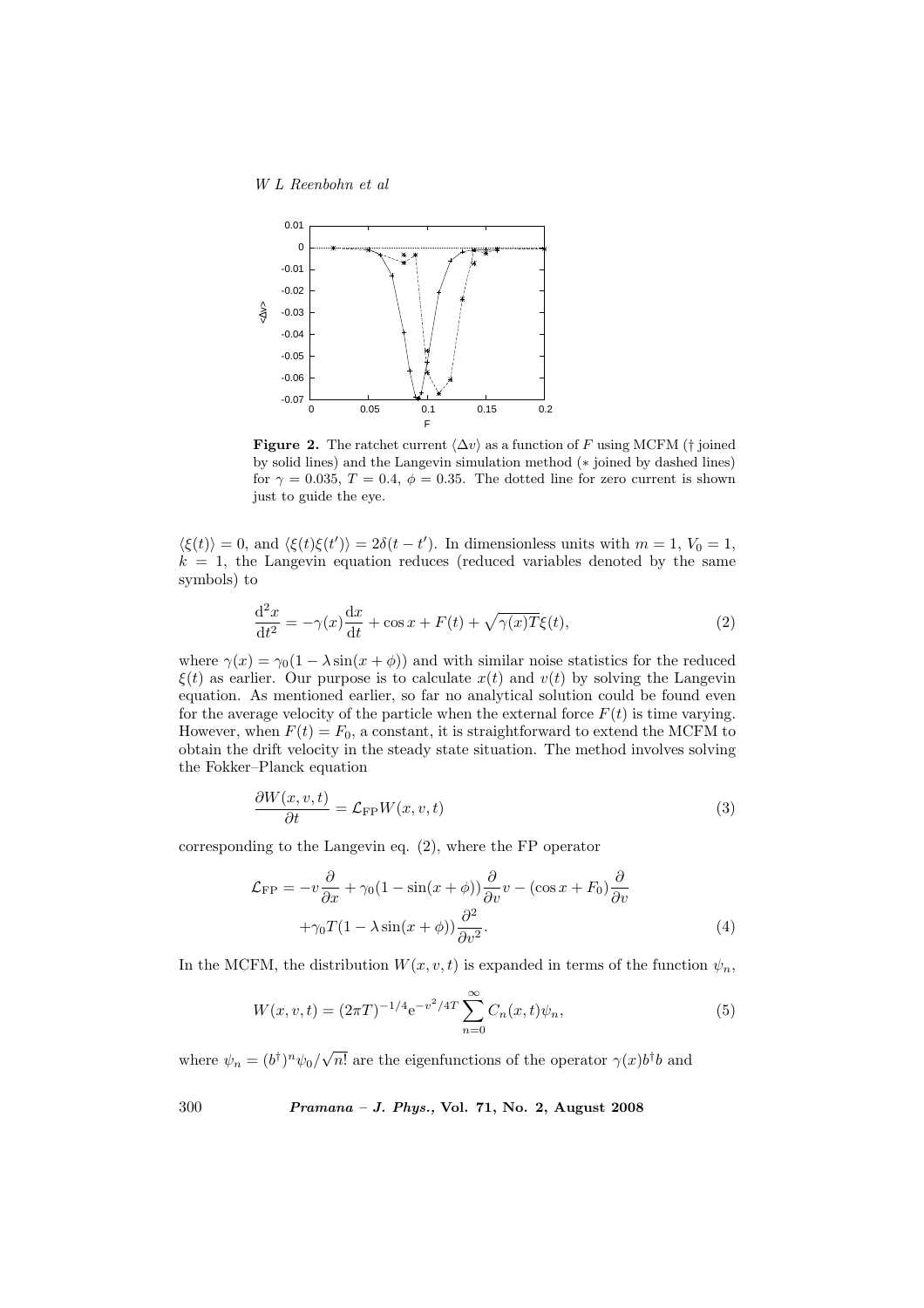Motional dispersions and ratchet effect in inertial systems

$$
\psi_0 = (2\pi)^{-1/4} T^{-1/4} e^{-v^2/4T}.
$$
\n(6)

 $b =$ √  $\overline{T}\frac{\partial}{\partial v} + \frac{1}{2}\frac{v}{\sqrt{T}}, b^{\dagger} = -\sqrt{T}$  $\overline{T}\frac{\partial}{\partial v} + \frac{1}{2}\frac{v}{\sqrt{T}}$ . In the steady state, the Fokker–Planck equation reduces to

$$
n\gamma(x)C_n(x) + \sqrt{n+1}DC_{n+1}(x) + \sqrt{n}\hat{D}C_{n-1}(x) = 0,
$$
\n(7)

where  $D =$  $\sqrt{T}(\partial/\partial x)$  and  $\hat{D} = \sqrt{2}$  $T(\partial/\partial x) + (-\cos x - F)$ √ T. This is a series of recurring equations for  $n = 0, 1, 2, \ldots, N$ . This series is truncated at  $n = N$  which depends on the value of  $\gamma$ , F, etc. and can be quite large. Since the potential as well as the friction coefficient are periodic, the mean particle velocity  $\langle v \rangle$  is given went as the<br>by  $\int_{-\infty}^{\infty} dv$  $\frac{11}{r^2}$  $\int_0^{2\pi} dx W(x, v)v$  which turns out to be a constant from the first,  $n = 0$ , of the series of eq. (7). Solving these simultaneous equations to obtain  $C_n(x)$  is not straightforward, however, and one may not obtain any stable solution for all values of  $\gamma_0$  and F.

For the time-dependent external force fields, one necessarily have to use numerical methods to solve the Langevin equation. For homogeneous inertial systems but with asymmetric periodic potentials, the ratchet effect has been investigated recently by solving the Langevin equation numerically [9]. In the present work we have used stochastic form of the fourth-order Runge–Kutta method. Numerically, one can calculate position dispersion at various times and also the distribution of instantaneous velocities for the entire period of motion. The drift velocity can be obtained either by taking the mean position at a large time and dividing by the obtained either by taking the mean position<br>time:  $\langle v \rangle = \lim_{t \to \infty} (\langle x(t) \rangle / t)$  or  $\langle v \rangle = \int_{-\infty}^{\infty}$  $\int_{-\infty}^{\infty} v \rho(v) \, \mathrm{d}v$ , where  $\rho(v)$  is the velocity distribution. The  $\langle \cdots \rangle$  in  $\langle v \rangle = \lim_{t \to \infty} (\langle x(t) \rangle / t)$  is the average evaluated over several realizations of the stochastic run whereas in the latter case the (instantaneous) velocity distribution is obtained for several realizations of the entire stochastic run. In the following we present results of our calculation first for the adiabatic case and then for the time-varying (finite frequency) field case.

#### 3. Numerical results

#### 3.1 Adiabatic case

The matrix continued fraction method is used to calculate the drift velocity (and hence mobilities), the average potential and kinetic energies, etc. as a function of  $\gamma_0$ ,  $F_0$  and T. However, in this paper we present only the drift velocities to illustrate the ratchet effect in inhomogeneous (non-uniform friction) inertial systems. As will be detailed in ref. [10] the expansion coefficients  $C_n(x)$  are expressed in terms of their Fourier components  $C_n^q$  which form column matrices  $\mathbf{C}_n$  for each n. By a clever transformation  $\mathbf{C}_n$  and  $\mathbf{C}_{n-1}$  are related.  $\mathbf{C}_1$  being constant it can be found through the normalization condition,  $1 = \int_{-\pi}^{\pi} C_0(x) dx$  and by evaluating the relational matrix (between  $C_0$  and  $C_1$ ) which depends on the Fourier components of  $V(x)$  and  $\gamma(x)$  and F. A typical mean velocity evaluation may require N as large as 1000 and the number of Fourier components typically as large as 30, if at all a stable solution is to be found. The drift velocity, obtained by taking the sum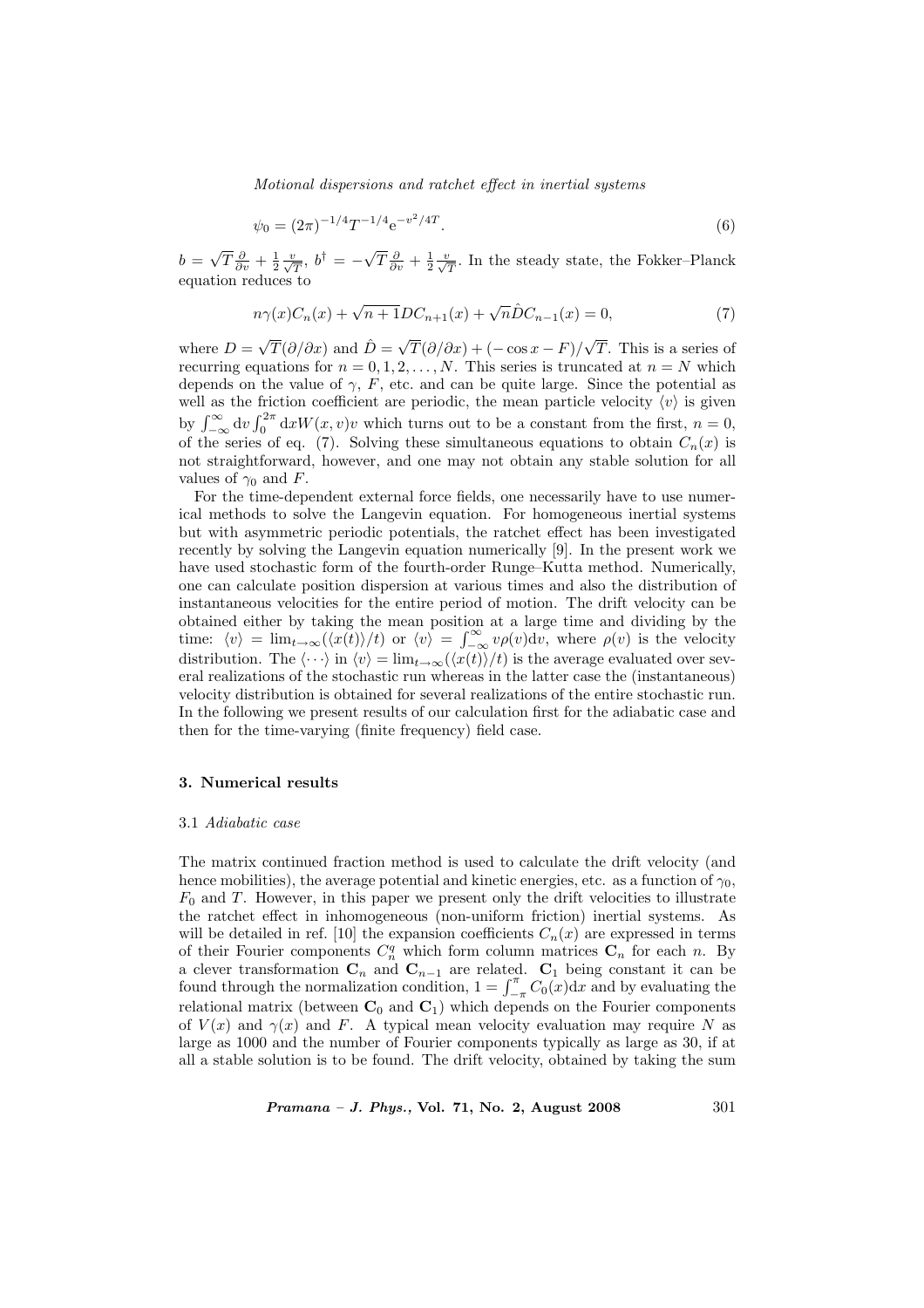W L Reenbohn et al



**Figure 3.** The variation of  $\langle \Delta v \rangle$  as a function of F is shown for  $\gamma = 0.04$  $(∘), 0.1 (+), 0.2 (×), 0.5 (□), 0.75 (*)$  and 1.0 (■).

of mean velocities corresponding to the applied force  $F = |F_0|$  and  $F = -|F_0|$ , as a function of F is shown in figure 2 for  $\gamma_0 = 0.035$ . This case of calculating the drift velocities or the ratchet currents, corresponding to the effect of application of a zero-averaged drive field of frequency  $\omega \to 0$ , is referred to as the adiabatic case. In the same figure we have also plotted drift velocities obtained by numerically solving the Langevin equation. Here we have presented the sum  $\Delta \bar{v}$  of  $\bar{v}$  for  $F = \pm |F_0|$ , where  $\bar{v} = \lim_{t\to\infty} x(t)/t$  without the ensemble averaging. The ensemble averaging, however, does not qualitatively change the nature of the graph. The comparison of the two graphs shows that the Langevin simulation yields qualitatively similar result to what is obtained using MCFM. However, the peak ratchet currents occur at slightly different values of F, both being at  $F \ll 1$ . Importantly, the ratchet current, in this adiabatic limit, results only in a very small range of F. In the following, for the adiabatic case, we present results obtained from MCFM calculations only.

From these calculations we find that the ratchet current do not change its qualitative behaviour for different  $\gamma_0$ . However, narrow peaks occur at values of F that depend on the values of  $\gamma_0$  and T. As  $\gamma_0$  is increased the peak position gradually shifts towards larger  $F$  and also the peak width increases. The largest peak for  $T = 0.4$  occurs for  $\gamma_0 = 0.4$ . Also, at  $T = 0.4$  the ratchet current is in the negative direction (figure 3). However, there is a distinct possibility of current reversals as a function of temperature  $T$  as seen in figure 4. The figure also shows clearly that the net current could also peak as a function of the temperature  $T$ . It is worth reminding that the current  $\langle \Delta v \rangle$  here (in the adiabatic case) is just the sum of the average currents corresponding to  $F = \pm |F|$ . The average currents corresponding to  $\pm|F|$  need not, however, be non-monotonous individually. From figure 3, there is a very clear indication that  $\langle \Delta v(\gamma) \rangle$  will also be non-monotonous.

Since there is no way we can calculate analytically the average currents for time-varying fields we present (numerical) Langevin simulation results for the nonadiabatic case.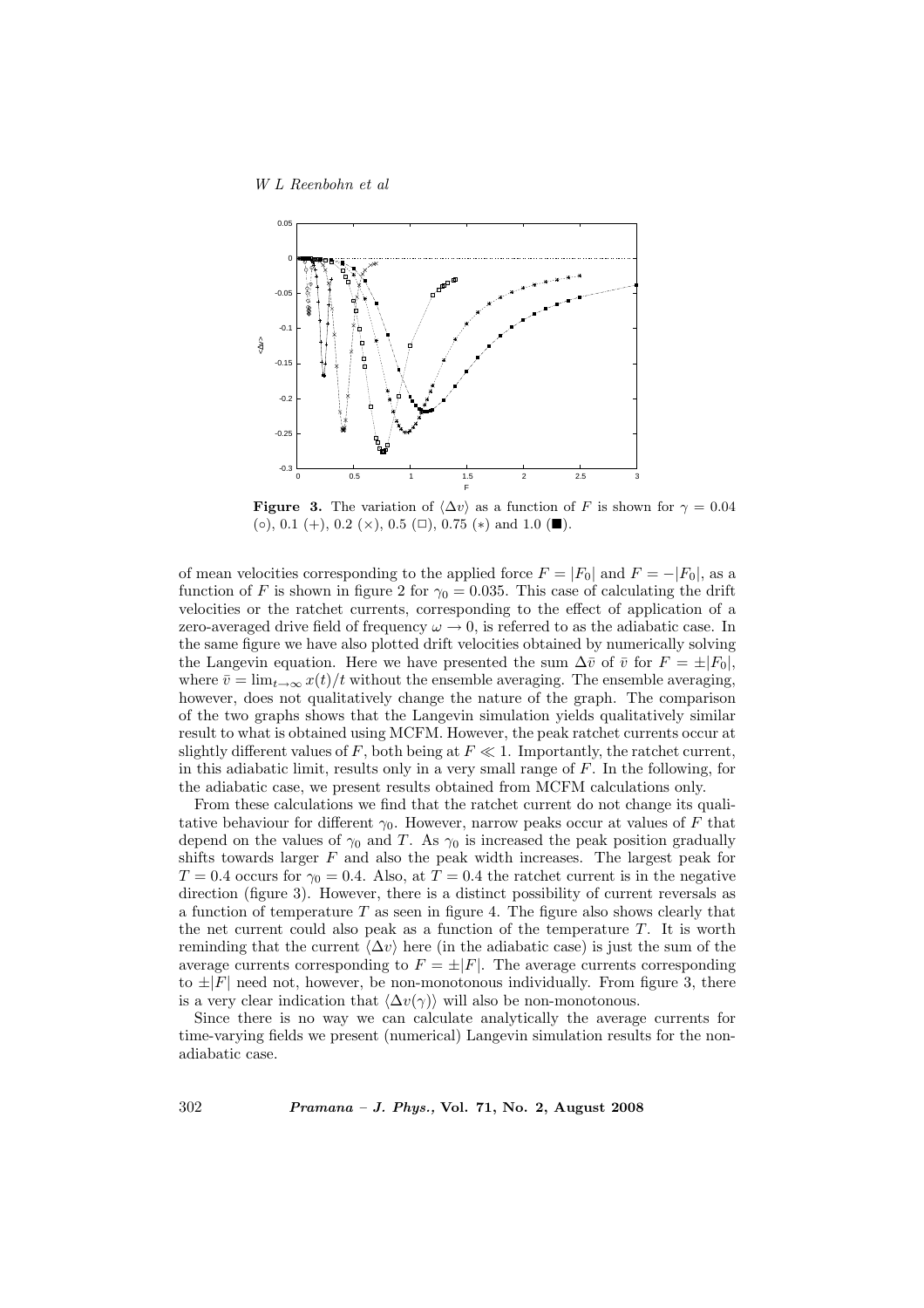Motional dispersions and ratchet effect in inertial systems



**Figure 4.** Variation of  $\langle \Delta v \rangle$  as a function of temperature T for  $\gamma_0 = 0.1$  and  $F_0 = 0.1.$ 

## 3.2 Non-adiabatic case

In the finite (albeit small) frequency drive case, we consider a square wave force field where  $F(t) = F_0$  for time interval  $T_{\Omega} = 1000$  and in the next  $(T_{\Omega} = 1000)$ interval [11] the force is taken as  $-F_0$  and repeated the procedure for a large number of periods (typically equal to 5,000 complete cycles) and the mean velocity is calculated. An average of this is taken over several realizations (typically 20), thus evaluating the ensemble averaged mean velocity or the net (ratchet) current. The obtained steady state current as a function of  $F_0$  is plotted in figure 5 for  $\gamma_0 = 0.035$ . For comparison the current obtained in the adiabatic case is plotted together. The range of  $F$  for which ratchet current can be obtained has broadened considerably in comparison to the adiabatic case. The value of  $F$  at which the peak current is obtained has also shifted to a higher value. In figure 6, one can see that around  $t \sim 10^7$ , the position dispersion  $\langle (\Delta x)^2 \rangle = \langle x^2(t) \rangle - \langle x(t) \rangle^2 \sim t$  hinting at the approach to the diffusive steady state situation.

Figure 6 with  $\langle (\Delta x(t))^2 \rangle \sim t$  provides a method to calculate the diffusion constant D in the large time limit. It is interesting to observe that in this limit  $\langle (\Delta x)^2 \rangle$ shows a peaking behaviour as a function of F. For  $\gamma = 0.035$ , the peak ratchet current occurs close to where  $\langle (\Delta x)^2 \rangle$  is maximum. It would, therefore, appear that ratchet current in this case is dispersive and not coherent. However, when the relative dispersion is plotted as a function of F,  $\langle (\Delta x)^2 \rangle / \langle x \rangle^2$  shows small values  $< 1$  in the range of  $F$  where ratchet current is obtained. Thus, the obtained ratchet current is, indeed, a result of coherent motion of particles. Equivalently, the related Peclet number Pe which is a measure of coherence of motion, turns out to be much larger than two indicating the particle motion giving rise to steady state ratchet current to be coherent. The motion at the intermediate (transient) time scales, however, shows a very different nature.

As mentioned earlier, Lindenberg et al [7] have shown that the motion of an ensemble of non-interacting particles in a periodic potential together with a uniformly applied constant force showed dispersionless behaviour at intermediate time scales. They have set the time interval  $[t_{\min} < t < t_{\max}]$  for a given applied force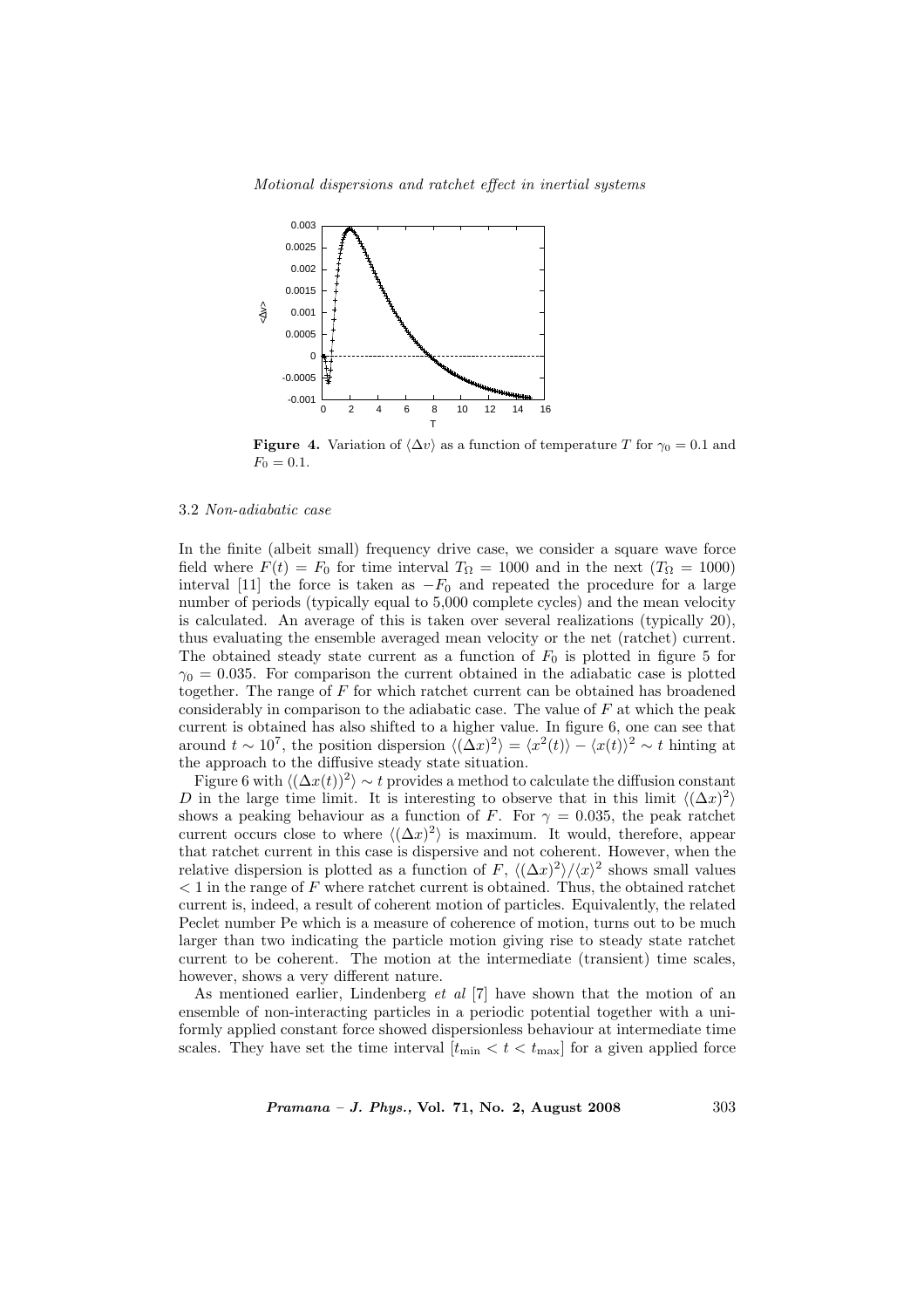

Figure 5. The ratchet current  $\langle \Delta v \rangle$  when the system was driven by a square-wave field of amplitude  $F_0$  are shown (+) with error bars for  $\gamma_0 = 0.035$ and  $T = 0.4$ . The curve (with open box) is for the adiabatic case for the same  $\gamma_0$  and T.

 $F_0$  during which the system shows such an interesting behaviour. This behaviour is seen only for a certain range of  $F_0$  values. A typical graph of  $\langle (\Delta x(t))^2 \rangle$  on log–log scale is presented numerically in figure 7. In this figure are also shown the effects of frequency of the dichotomously time-varying (square wave) applied field of the same amplitude  $F_0 = 0.2$ . If the half period of the applied field over which the field remains constant before its sign is changed,  $T_{\Omega} < t_{\min}$ , then after  $T_{\Omega}$  the dispersion shows a dip before again picking up. This is repeated in every  $T_{\Omega}$ . If, however,  $T_{\Omega} > t_{\min}$  at  $t = t_{\min}$  the slope of  $\langle \Delta x^2 \rangle$  changes abruptly. At  $t = T_{\Omega}$ ,  $\langle (\Delta x)^2 \rangle$  begins to increase sharply before it appears to level itself up till it reaches  $t = 2T_{\Omega}$ . The behaviour shown between  $T_{\Omega}$  and  $2T_{\Omega}$  is seen to repeat every  $T_{\Omega}$  for a long time. The frequency dependence of applied force on the dispersive behaviour of particle motion shows interesting possibilities of dispersion reduction as well as brief dispersionless motion.

### 4. Discussion and conclusion

The present work gives numerical evidence of the possibility [4] of obtaining ratchet current in an inertial inhomogeneous symmetric periodic potential system subjected to a symmetrically driven periodic external field. The non-uniform temperature case has been investigated earlier by Blanter and Büttiker [12]. We have calculated the net current from the average distance travelled after a long time. However, almost the same current is obtained from the (instantaneous) particle–velocity distribution over the entire sojourn time of the particles. But we find that the efficiency with which useful work can be derived from such a system is quite low and falls in the subpercentage range. This could be because the system inhomogeneity considered here is a feeble cause to generate net current without the asymmetric support of external forcings. Preliminary work, however, shows that the magnitude of ratchet current can be increased dramatically if, instead of time-symmetric drive,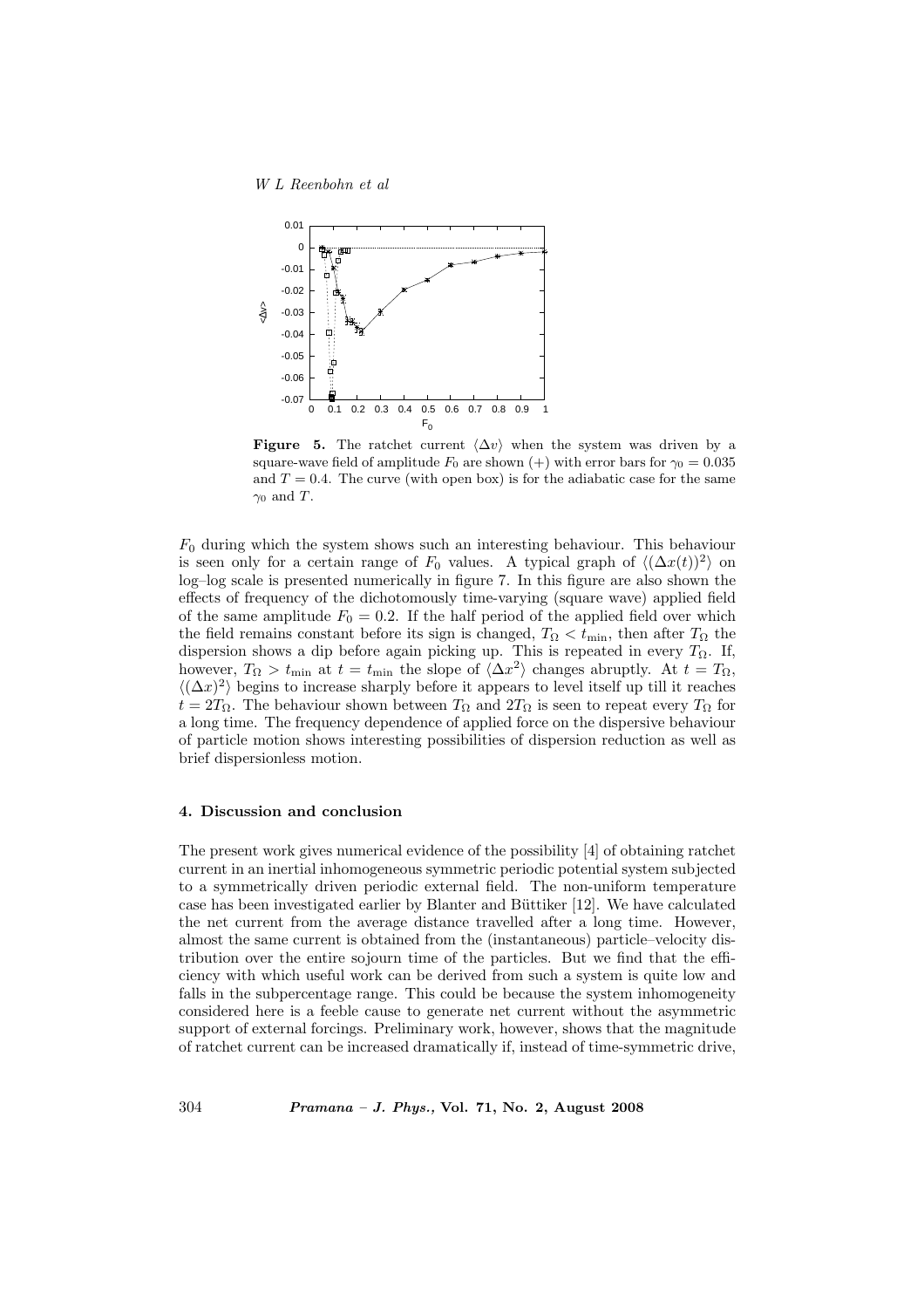Motional dispersions and ratchet effect in inertial systems



**Figure 6.** The position dispersions  $\langle (\Delta x)^2 \rangle$  are plotted as a function of time t for  $F_0 = 0.08$  (solid line), 0.3 (dashed line) and 0.6 (small dashed line) for  $\gamma = 0.035$  and  $T = 0.4$ . The straight lines are drawn to indicate the average slope equal to 1 and intercepts 1.8, 3.2 and 2.27 respectively for the above  $F_0$ values of the curves at large t limit.



**Figure 7.** The position dispersions  $\langle (\Delta x)^2 \rangle$  as a function of time t are shown for the square wave drive amplitude  $F_0 = 0.2$  but with periods 500 (long dashed line), 2000 (small dashed line), 4000 (dotted line), and 8000 (dashed– dotted line) for  $\gamma = 0.035$ ,  $T = 0.4$ , and  $\phi = 0.35$ . The dispersions when a constant force  $F_0 = 0.2$  is applied is shown by the solid line. This curve is analogous to the homogeneous case of [7].

time-asymmetric drive with zero time-averaged force per period is used. Similar effect for overdamped case has been reported earlier [13].

The velocity distribution in this case shows an overwhelming asymmetry in favour of particle motion in the direction of current in contrast to the symmetric drive case where it shows almost symmetric velocity distribution. The width of the velocity distribution [9] increases with the amplitude of the periodic driving. In conclusion, even though system inhomogeneity is a weak ingredient to obtain ratchet current it is a distinctive way of obtaining such a current.